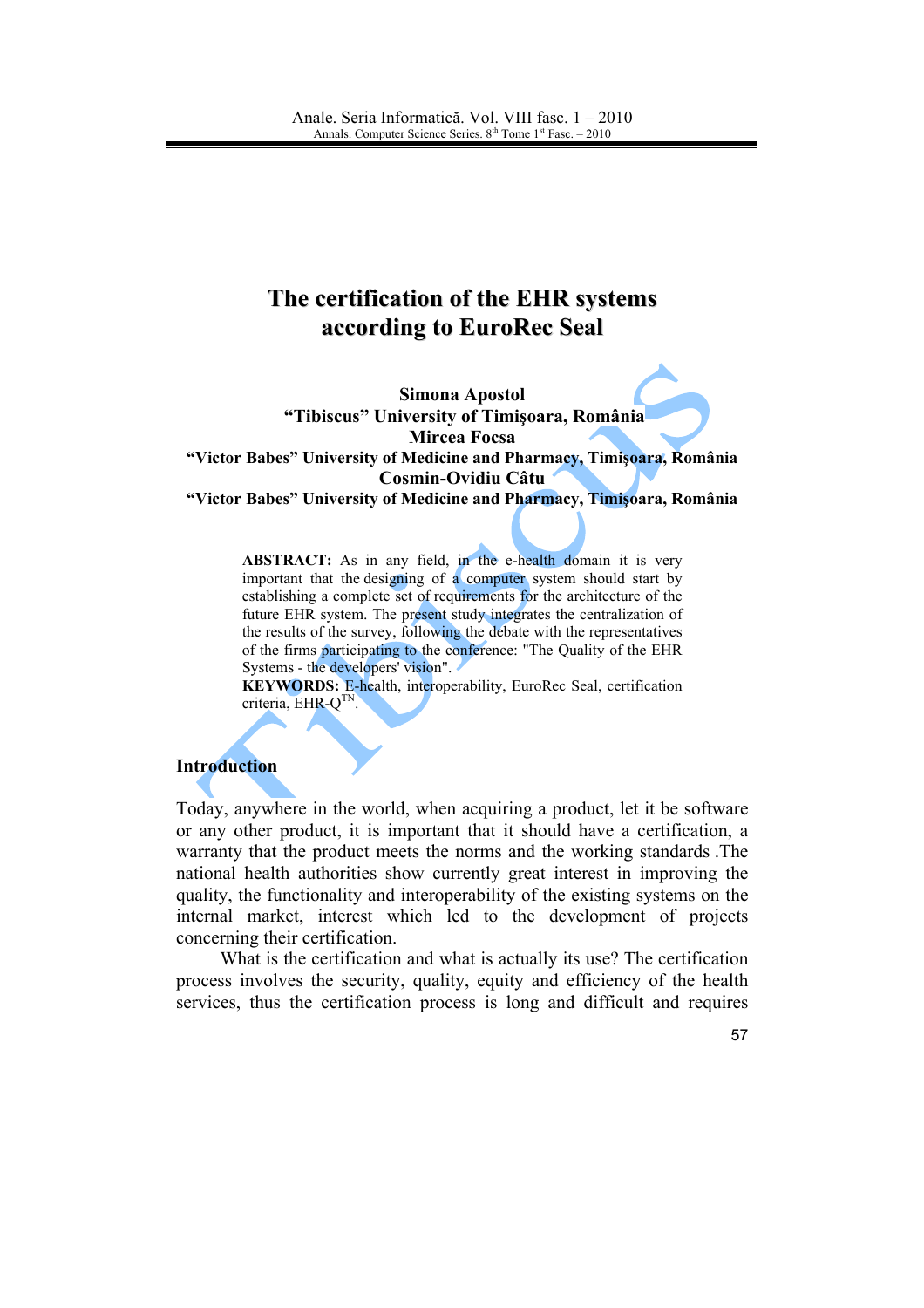perseverance. The certification involves not only testing the compliance with the existing standards, but it also gradually ensures the meeting of the functional and security requirements, therefore being a promoter of quality in the field. In this case, standards are only instruments for achieving intermediate goals.

The role of the certification should be that of a "filter" both for the potential buyers to identify their needs and requirements and for the vendors of EHR system to verify the systems they promote regarding meeting the quality requirements and planning further development. Today it is necessary that the certification problem should be solved for the medical information systems, which are quite numerous, although the market should be somehow "filtered" and tested by an organization accredited to "give a license" to these products. E-health represents an area where the need for quality certification is becoming more apparent.

There are a number of e-health projects such as the electronic settlement of accounts, the electronic prescription, and the projects concerning the disease and care processes management, the simplification of administrative tasks, the interactions with validated databases, and more of this kind, which become dependent on certification. For the healthcare professionals it is difficult to define their own expectations regarding an information system and to implement them and, therefore, when they want to purchase such a system they prefer to rely on the quality label of these products. On the other hand, computer systems suppliers need, when implementing such a system, all the data provided by doctors so that their application should accurately meet the users' requirements.

It is highly unlikely that a developer no matter how professional he might be should implement in a short time all the applicable standards so that they should remain as a point of reference for the sustainable development of EHR systems. This is the role of the EHR quality certification: to fill in the gap between what is expected from EHR systems and what developers are currently able to provide.

# 1. The EHR-OTN Project

As in any other field, in the e-health area it is also very important that the designing of an information system should begin by establishing a complete set of architectural requirements for the future EHR system. This set of requirements must meet the users' needs on the one hand, and on the other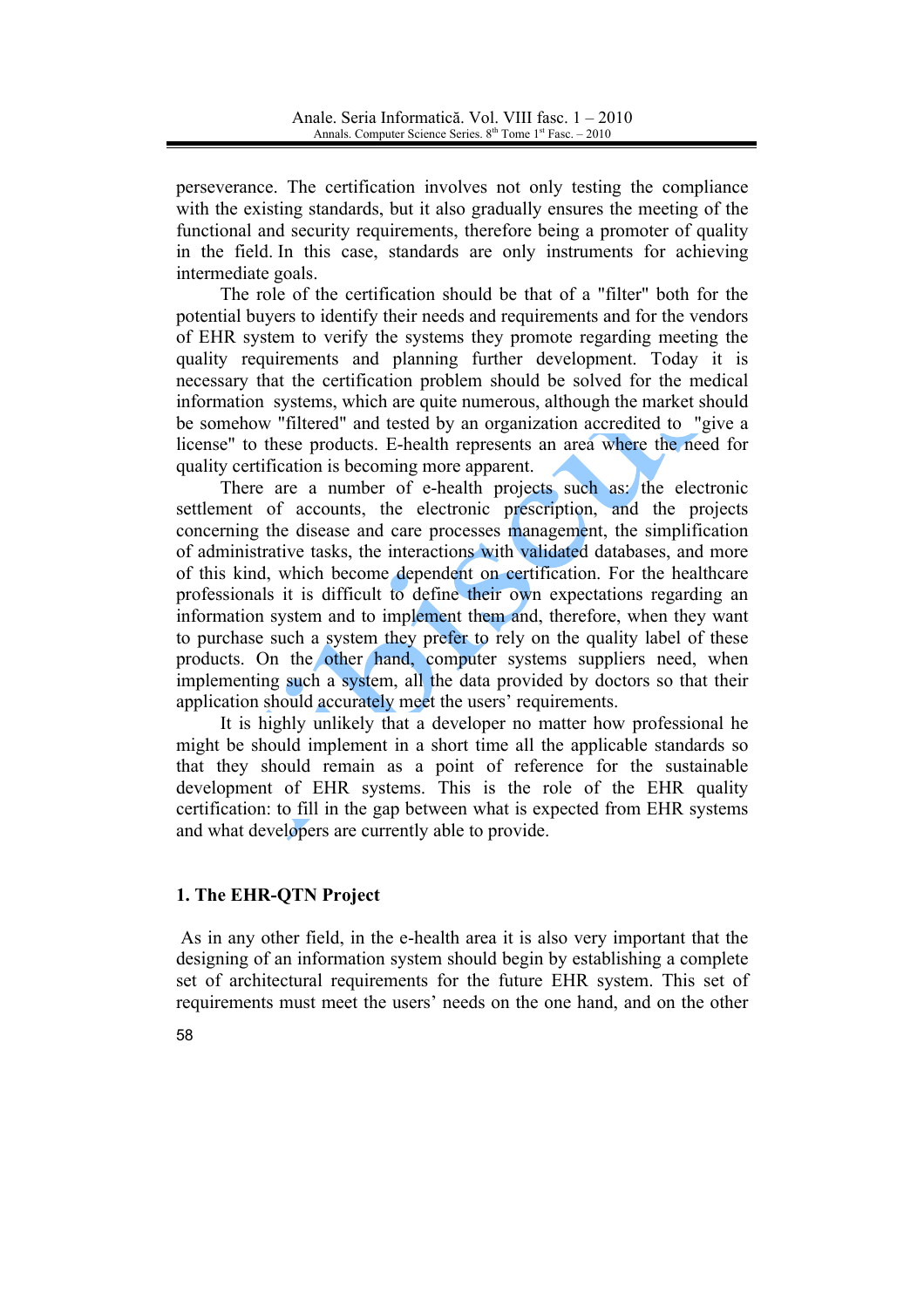hand, it must comply with the standards. The implementation of such EHR systems designed to meet both the users and developers' needs represents the practical relevance of the certification model. There are currently various certification systems of the EHR systems, an example of a very good system, yet rigid, is the American one, while in Europe the certification systems from Belgium and Denmark make good examples, each having, however, advantages and disadvantages. Starting from these certification systems, other countries have tried to model such certification systems.

The EuroRec Institute, whose main purpose is to promote the use of high quality Electronic Health Record Systems throughout Europe, provides a collection of quality criteria and instruments to facilitate a consistent approach regarding the certification across Europe. Yet, a set of decision factors remains difficult to achieve.

One of the projects in progress at the EuroRec institute aiming the medical computer systems certification is the  $EHR-Q^{TN}$  project.

# $EHR - Q^{TN}$

is a type of thematic network project and its main goals is to instruct the medical world all over Europe regarding a systematic and comparable assessment and certification approach of the e-Health products. especially of the Electronic Health Record Systems. This project promotes the certification by organizing national symposia in 27 European countries, by validating the EuroRec functional criteria (approximately 1400 criteria) by translating them into over 20 European languages and by validating the instruments and procedures for the EuroRec certification.

The beneficiaries of this project can be seen in the image below:



**Figure 1. The beneficiaries of EHR-OTN**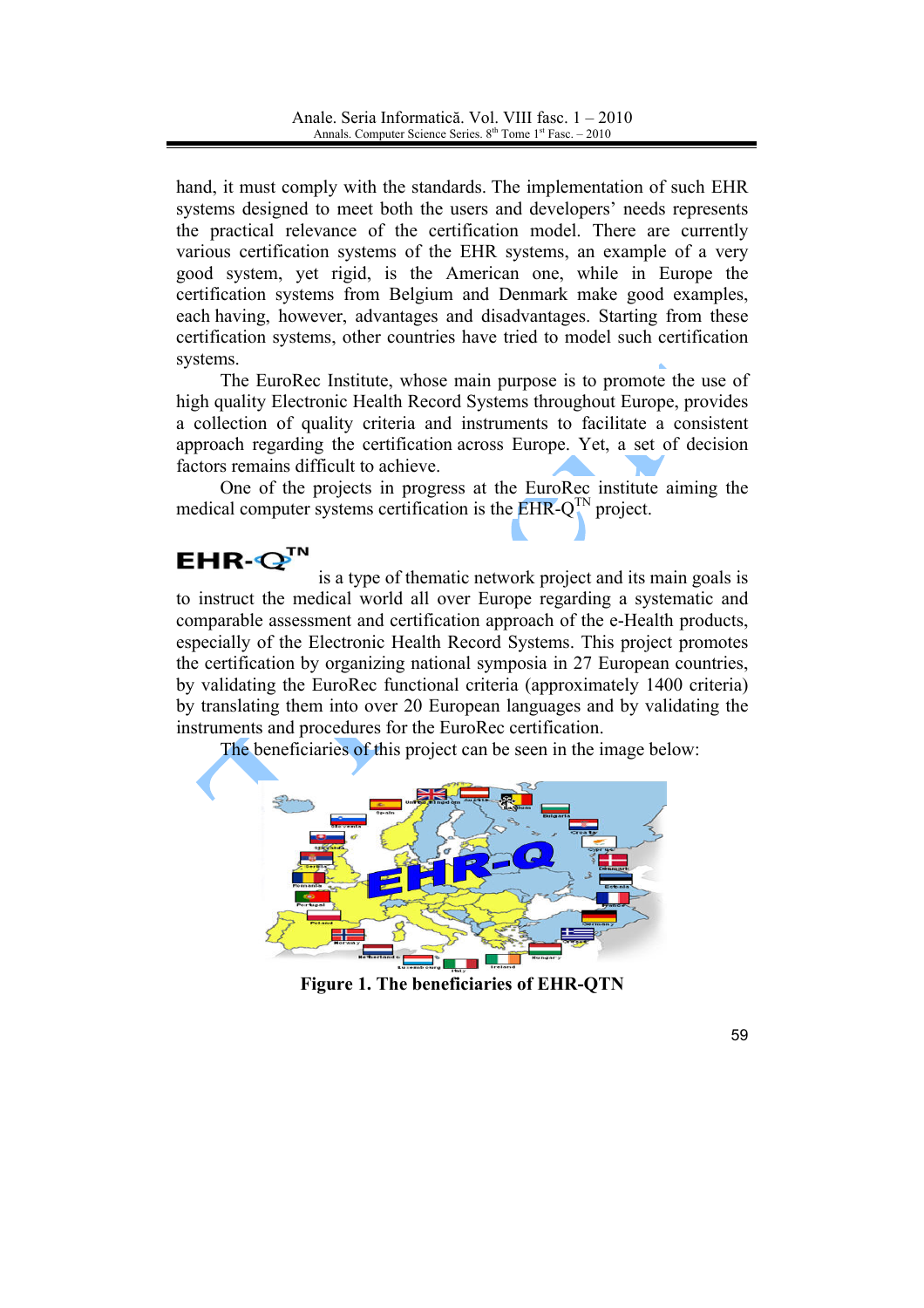Two reports will be generated during the project:

The first report is a market study for each of the participating countries. The study will provide as complete information as possible about the EHR systems on the market and about the users' associations and the authorities that are possibly involved in promoting the EHR certification.

The second report should document the possible ways to support the certification, regardless of the used method, when requested by the providers, by the authorities or even transnational.

The main goal of the project is to prepare the medical world across Europe for a systematic and comparable assessment and certification approach of the e-Health products regarding actions such as:

- validating and adapting the EuroRec criteria in 27 countries (with emphasis on e-prescription and on the patient's data summary).
- $\blacksquare$ creating the database with the most important organizations involved in the EHR domain (especially providers, including SMEs).
- the inventory of legal issues concerning certification.
- organizing annual international conferences EHR-O<sup>TN</sup>
- organizing annual workshops in all 27 countries.

The annual workshops held in the 27 countries involved in the project met the following objectives:

- validating the EuroRec criteria and resources.
- the instruments developed by EuroRec for certifying, documenting  $\blacksquare$ and purchasing the EHR systems.
- the procedures for assessing and certifying the EHR systems.

### 2. The EuroRec Seal 2008-2009

Romania is included among the countries participating in EHR-QTN project as an active member due to the Association ProRec Romania - Romanian Association for the Electronic Health Record Systems.

The first annual workshop in Romania planned in the EHR- $Q^{TN}$ project took place on December 2009 in Bucharest. On this occasion a number of technical, economic and legal issues regarding the development of EHR systems in Romania were analyzed. It was also examined the compliance degree of the Romanian systems with new European quality criteria. The EuroRec Institute made suggestion regarding the new EuroRec Seal Certificates 2010 -2011. The 20 certification criteria of EuroRec Seal 2008-2009 were discussed and submitted to vote. The event was attended by

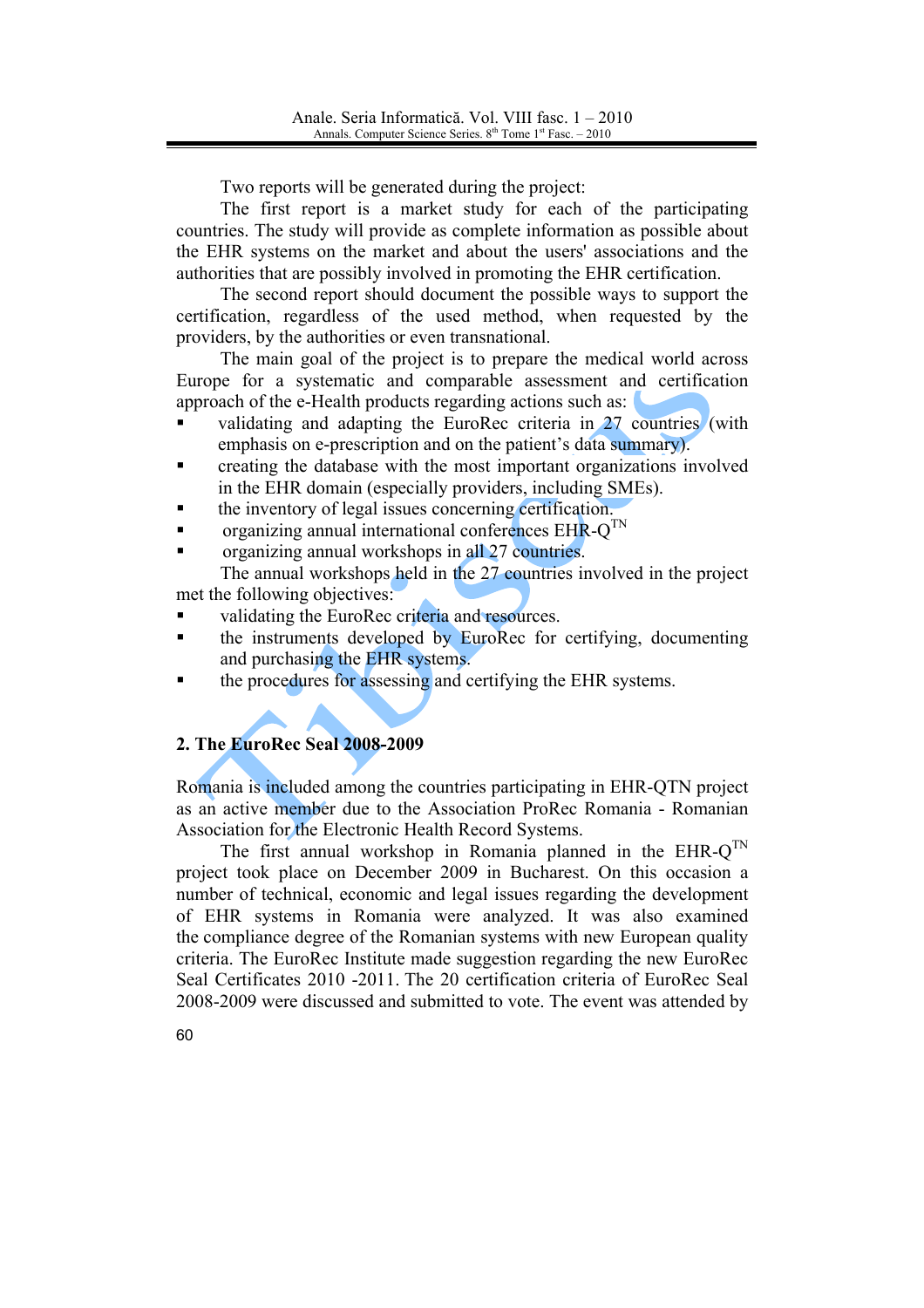representatives of the EuroRec Institute, the European Federation for Medical Informatics, Ministry of Health, National Health Insurance House, and the College of Physicians of Romania, the Association for Information Technology and Communications of Romania, the Romanian Medical Association, Association of HL7 and by developers of medical software. The 20 EuroRec 2008-2009 criteria approach generic problems mainly concerning the reliability and credibility of the applications independently of the sanitary organizational environment, being accessible on line. The content of the EuroRec Seal 2008-2009 addresses generic issues such as credibility, reliability, the versions management, confidentiality, access control, the input and displaying of data, all representing a minimal common set of quality criteria, selected by experts, criteria that must be met to obtain the proof of EuroRec quality.

The EuroRec warranty does not define the "best" EHR system and has no ambition to be fully considered; additionally to the common set of criteria other criteria specific to a certain region may be added. 125 candidate criteria (of 1500) were selected, expanding the application domain to recording and displaying the data as well as to managing the access and the authentication

In the interactive workshop held in Bucharest, the representatives of the participating companies have proposed to debate the issues presented in the table below.

The following table represents the form containing the 20 criteria and related comments that the respondents have mentioned. The voting of the criteria was done according to the importance given by the participants to each criterion. Each participant gave a score between 1 (unimportant) to 5 (extremely important) to each criterion in the survey. The italic statements are no longer included in the new set of criteria EuroRec Seal  $2010 - 2011.$ 

| TADIC 1. EUI OIXXX DXAI ZOOO-ZOOZ |                |                                                          |  |  |
|-----------------------------------|----------------|----------------------------------------------------------|--|--|
| ID                                | <b>Trek ID</b> | Statement regarding the quality functional criterion     |  |  |
|                                   | GS001537.1     | Each version of a health item has a date and time of     |  |  |
|                                   |                | registration.                                            |  |  |
| <b>Comment</b>                    |                | Which is the acceptable delay?                           |  |  |
| $\mathfrak{D}$                    | GS001538.1     | Each version of a health item has a user responsible for |  |  |
|                                   |                | the effective data entry identified.                     |  |  |
| 3                                 | GS001539.1     | Each update of a health item results in a new version of |  |  |
|                                   |                | that health item.                                        |  |  |

Table 1 EuroRec Seal 2008-2009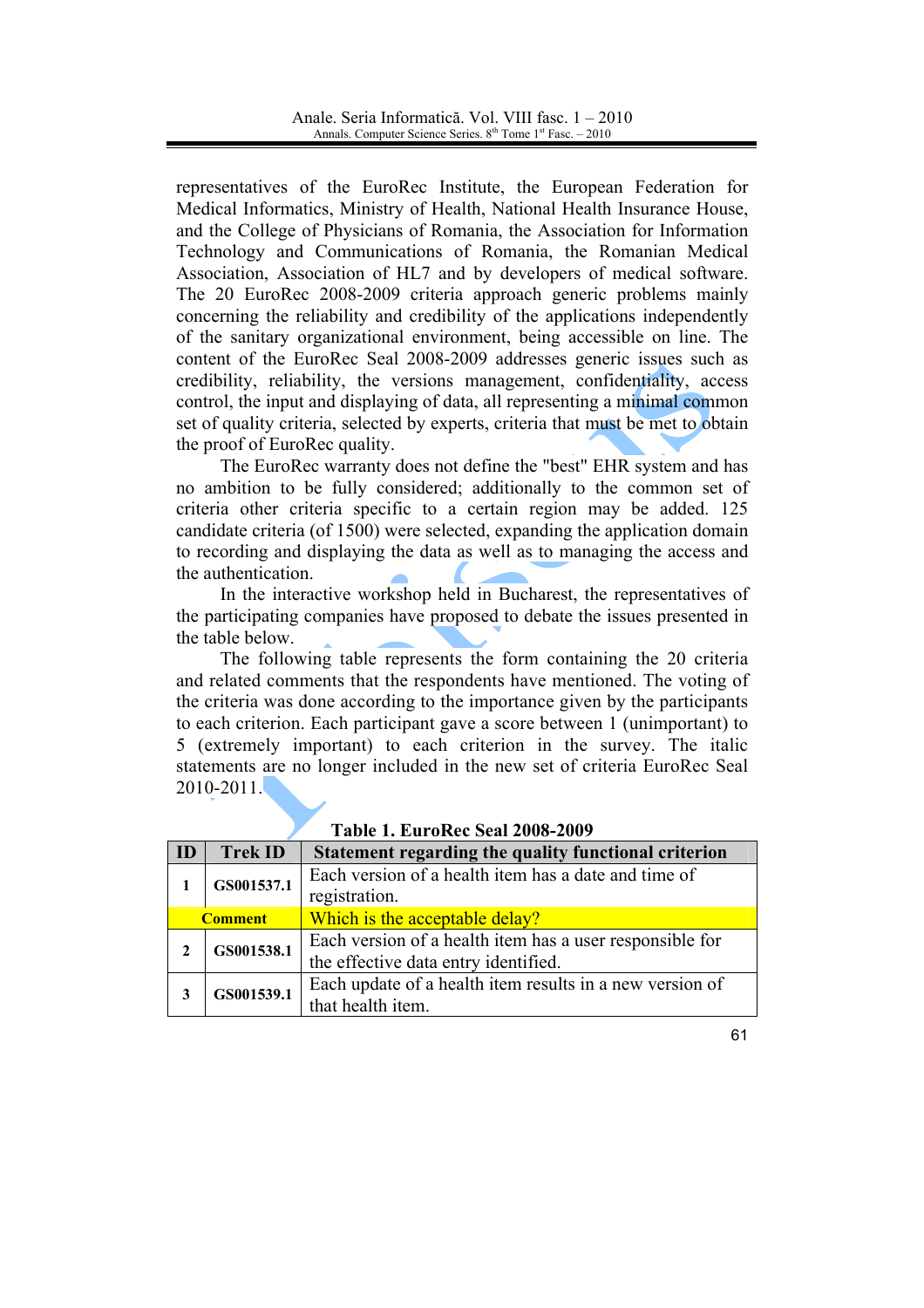Anale. Seria Informatică. Vol. VIII fasc.  $1 - 2010$ <br>Annals. Computer Science Series.  $8^{\text{th}}$  Tome  $1^{\text{st}}$  Fasc.  $-2010$ 

| ID             | <b>Trek ID</b> | Statement regarding the quality functional criterion                                                                                                                     |
|----------------|----------------|--------------------------------------------------------------------------------------------------------------------------------------------------------------------------|
| <b>Comment</b> |                | Are all these versions displayable for the user or just for<br>the audit?<br>The last version and a log of the modifications can be<br>kept.                             |
| 4              | GS001579.2     | Each version of a health item has a status of activity, e.g.<br>active or current, inactive, history or past, completed,<br>discontinued, archived.                      |
| <b>Comment</b> |                | Note: To allow the own defined statuses, not necessarily<br>It would be valuable a standard regarding the semantics of<br>the states for interoperability.               |
| 5              | GS001593.2     | Deletion of a health item results in a new version of that<br>health item with a status "deleted".                                                                       |
| <b>Comment</b> |                | It is not compulsory to display the deleted information<br>together with the valid one. Idem 15391.<br>The deletion of the medical information should not be<br>allowed. |
| 6              | GS001594.2     | Each version of a health item has a person responsible for<br>the content of that version. The person responsible for the<br>content can be a user or a third party.     |
| <b>Comment</b> |                | The responsibility for the content should be the generator<br>of the information.                                                                                        |
| 7              | GS001598.1     | A complete history of the version of a health item can be<br>presented.                                                                                                  |
| 8              | GS001901.1     | Each version of a health item has a date of validity.                                                                                                                    |
|                | <b>Comment</b> | It is not quite clear what it means.<br>The semantics of the "date of validity" is not clear.                                                                            |
| 9              | GS001945.1     | The system enables the user to designate individual health<br>items as confidential.                                                                                     |
| 10             | GS002265.1     | Each health item is uniquely and persistently associated<br>with an identified patient.                                                                                  |
| 11             | GS002266.1     | Each version of a health item is uniquely and persistently<br>identified.                                                                                                |
| 12             | GS002268.1     | Each user is uniquely and persistently identified.                                                                                                                       |
| 13             | GS002269.1     | The system enables to assign different access rights to a<br>health item (read, write, ) considering the degree of<br>confidentiality.                                   |
| 14             | GS002281.1     | All patient data can be accessed directly from the patient<br>record.                                                                                                    |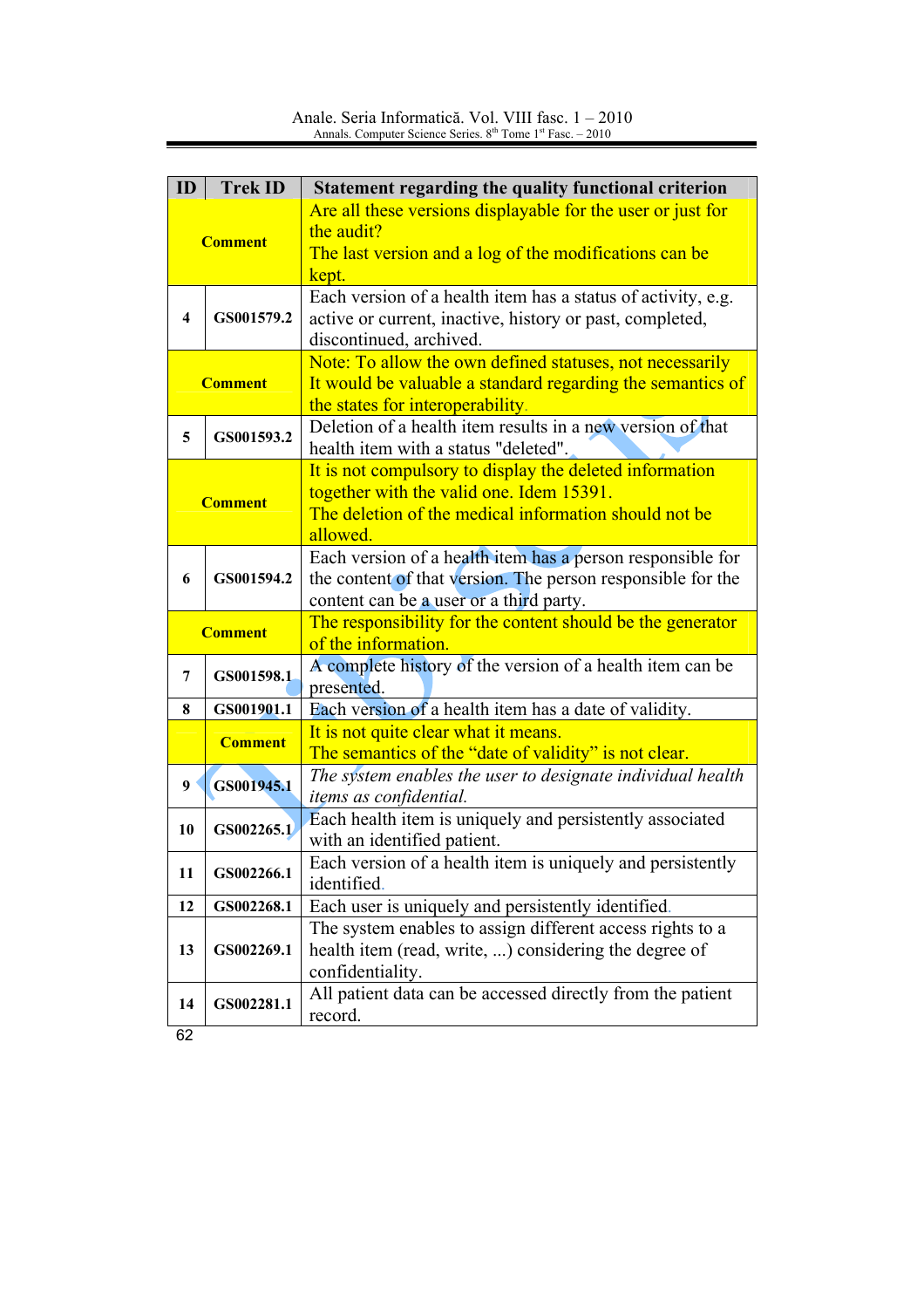Anale. Seria Informatică. Vol. VIII fasc. 1 - 2010 Annals. Computer Science Series.  $8^{th}$  Tome 1<sup>st</sup> Fasc. - 2010

| ID             | <b>Trek ID</b> | Statement regarding the quality functional criterion                                              |
|----------------|----------------|---------------------------------------------------------------------------------------------------|
| <b>Comment</b> |                | Just those having the access right.                                                               |
| 15             | GS002307.1     | Each patient and its EHR are uniquely and persistently                                            |
|                |                | identified within the system.                                                                     |
| 16             | GS002415.1     | The system takes the access rights into account when                                              |
|                |                | granting access to health items, considering the role of the<br>care provider towards the patient |
|                | <b>Comment</b> | Differentiated according to role and politics.                                                    |
| 17             | GS002437.3     | The system offers to all the users nationally approved                                            |
|                |                | coding lists to assist the structured and coded registration                                      |
|                |                | of health items.                                                                                  |
| 18             | GS002672.3     | The pick lists and reference tables offered by the system                                         |
|                |                | are the same for all the users of the same application.                                           |
| <b>Comment</b> |                | It is not ergonomic.                                                                              |
|                |                | The users have the same role.                                                                     |
| 19             | GS003952.1     | The system does not display deleted health items, audit                                           |
|                |                | logs excepted.                                                                                    |
| <b>Comment</b> |                | -not interesting                                                                                  |
| 20             | GS003953.1     | The system does not include deleted health items in                                               |
|                |                | clinical documentation or export, for audit purposes                                              |
|                |                | excepted.                                                                                         |

The choices expressed by the participants were centralized throughout the event. In the end, during the second session of the workshop "The Quality of EHR- systems – the developers' vision, each criterion was discussed / reviewed. A top of the importance degree of these criteria was displayed using online applications. The graph below represents a top of criteria according to the importance degrees voted by the participants. On the axis OX, there are the 20 criteria and on the axis OY there are results selected according to the significance given by those surveyed.

#### **Minimum scores:**

A single statement was voted by those who were in the room with first degree of importance, namely:

 $\triangleright$  "Each version of an item of health information has a life time."

The low importance given to this criterion can be attributed to its ambiguous formulation, the participants arguing that the data registered must remain valid throughout the lifetime of the system. The validity of a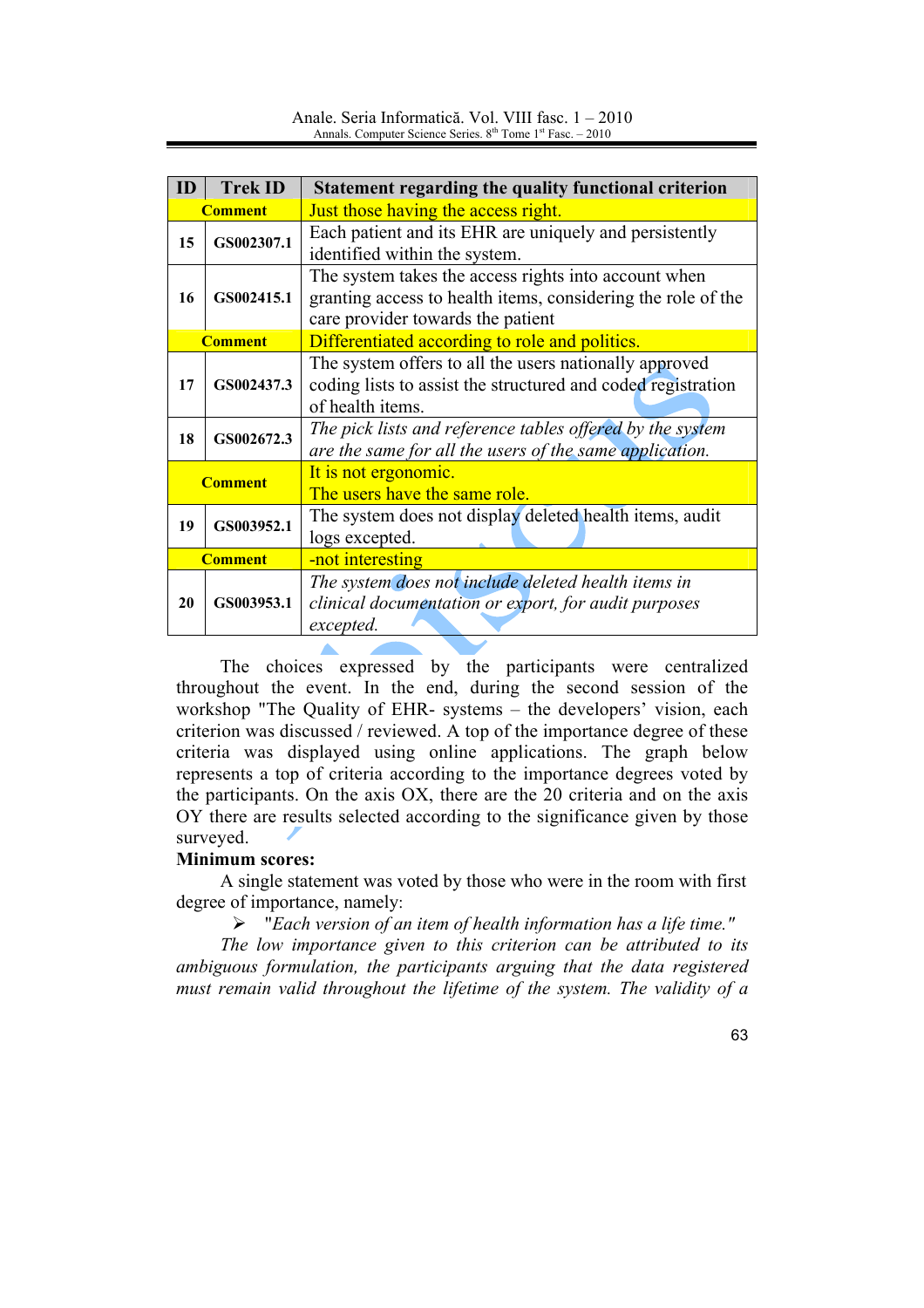version refers to the mechanism of data versions, as a modification of a data leads to a new version and thus limiting its life.



Figure 2. Top of voted criteria

#### **Maximum scores:**

All these requirements are found in the set of requirements of 2008 and they represent essential requirements, considered as very important by the participants to the event.

The statements considered by most participants as very important are:

- $\triangleright$  "Each version of a medical data is associated with the date and time of registration."
- > "Each medical information is uniquely associated with a particular patient and persistent."
- "Each user is identified uniquely and persistently."  $\blacktriangleright$
- $\triangleright$  "In the system, each patient and his health report (EHR) are uniquely and persistently identified."
- $\triangleright$  "The system allows access to medical information according to the access rights associated to it, taking into consideration the role of the medical personnel regarding the patient care."

The warranty 2010-2011 is not specific to a certain organizational sanitary environment; the voting form was distributed to the members of the EHR-QTN (consortium from 25 countries, mainly the ProRec center) and the Web form was distributed to be filled in by "the experts".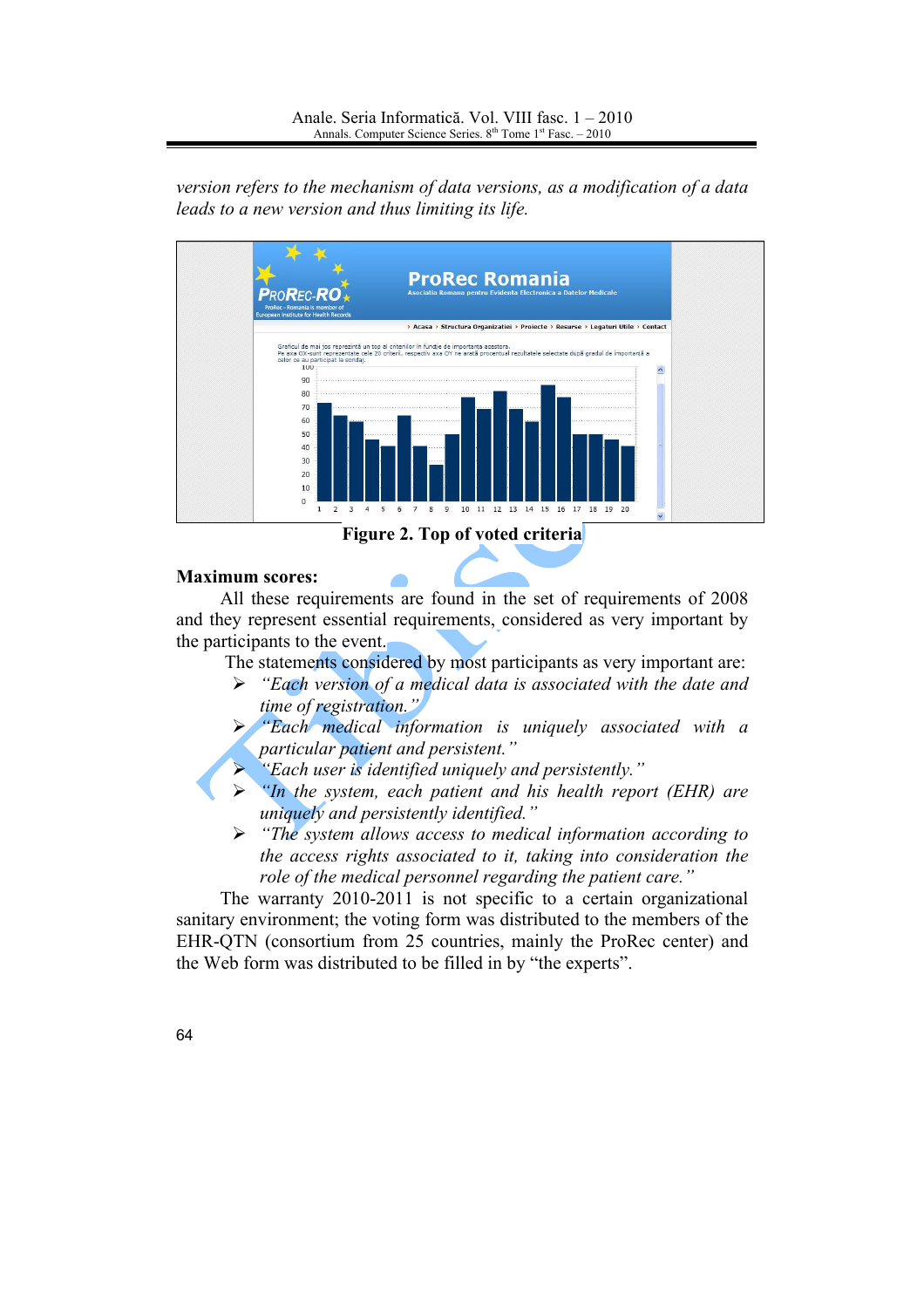## **Conclusions**

- $\pm$  All the participants agreed that these meetings between the developers and users of EHR systems are effective and represent the key to success in implementing efficient EHR systems.
- $\downarrow$  The transparency of the certification process and the precise determination of the organizations involved in this process are very important.
- $\ddagger$  It is aimed to exactly establish what a certification involves both nationally and internationally.
- $\pm$  It was found that in Romania the legislative framework is very permissive but poor in specific regulations on EHR systems. Eurorec Seal was seen as a good substitute for the official recognition of this mechanism of EHR systems quality certification.
- $\pm$  The harmonization at the functional level is crucial for the interoperability in data sharing, aiming the data export as the top function of the applications as well as the data interchange, which is a first step, but not the final solution of "the harmonization" of systems.
- $\overline{\text{+}}$  EuroRec guarantee represents a good first step towards interoperability by harmonizing the applications.
- $\overline{\text{+}}$  There is no contradiction between the activities of HL7, IHE and EuroRec, as they are in fact complementary.
- $\perp$  CCHIT does / coordinates effectively the entire process of:

- defining requirements.

- providing the instruments and scenarios to test the compliance.

- making the tests.
- issuing the certificates.
- It is very important that the authorities involved in the health field should be active in establishing the standards and criteria for certification.
- $\perp$  EuroRec remains an "independent" organization; the defined quality criteria represent neutral statements having the status of recommendation.

EHR system developers and users have shown interest in applying EuroRec Quality Seal 2010-2011.